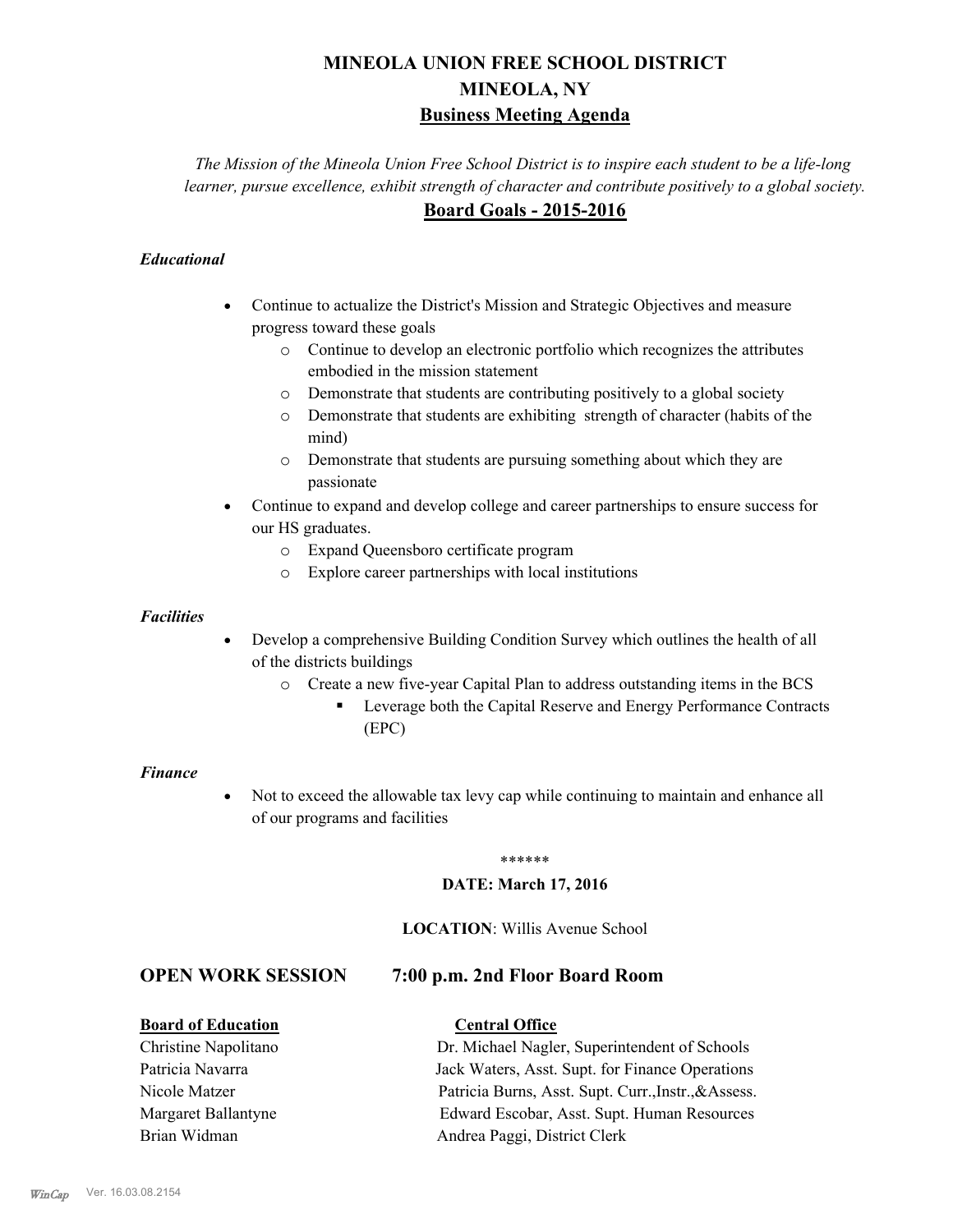**A. Call to Order** 

- **B. Pledge of Allegiance**
- **C. Reading of Mission**
- **D. Moment of Silent Meditation**
- **E. Dais & Visitor Introductions**
- **F. High School Student Organization Report**

# **G. BOE Reports**

- **a. Comments from Board Trustees**
- **b. Comments from Board President**
- **c. Comments from Superintendent**

**H. Old Business**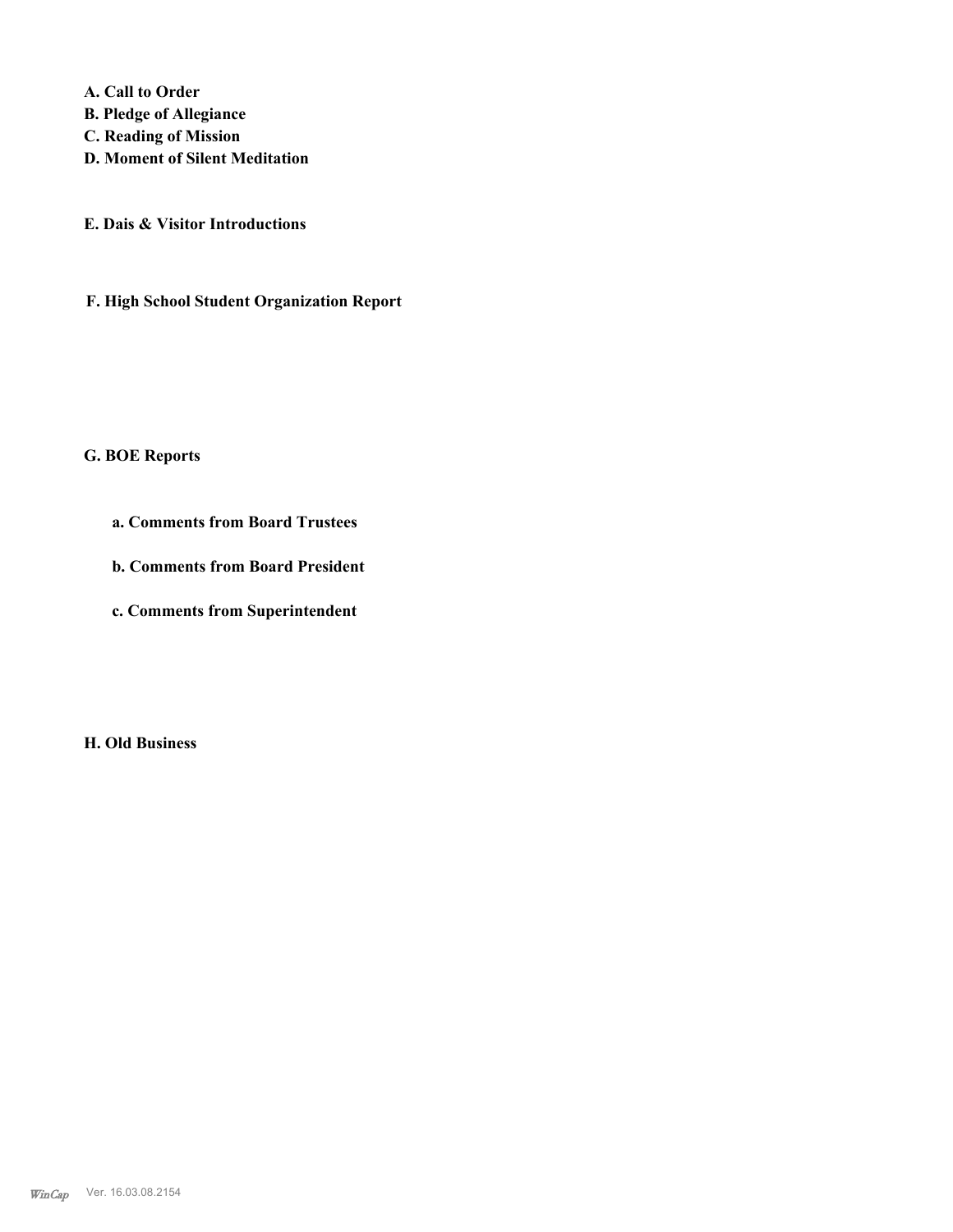#### **I. New Business**

#### **Second Reading & Adoption of Regulation #8450R- Homebound Instruction**

**RESOLUTION # 61- BE IT RESOLVED** that the Board of Education of the Mineola UFSD waives the second formal reading of Regulation # 8450R, Homebound Instruction, due to its availability on the information table and moves its adoption.

| <b>Motion:</b><br>Second: |     |
|---------------------------|-----|
| Yes:                      | No: |
|                           |     |
|                           |     |
|                           |     |
|                           |     |
|                           |     |

**Passed: \_\_\_\_\_\_\_\_\_\_\_\_\_**

#### **J. Consensus Agenda**

**RESOLUTION # 62- BE IT RESOLVED** that the Board of Education approves the consensus agenda items J.1.a. through J.7.a., as presented.

**Motion:**  $Second:$ 

| Yes: | No: |
|------|-----|
|      |     |
|      |     |
|      |     |
|      |     |

**Passed: \_\_\_\_\_\_\_\_\_\_\_\_\_**

#### 1. **Accepting of Minutes**

That the Board of Education accepts the minutes of the March 3, 2016 Workshop Meeting as presented. a.

#### 2. **Instruction**

Appointment(s) Sub Teacher per diem a.

> That the Board of Education accepts the following individual(s) as Per Diem Substitute Teacher(s) for the current school year, at a daily rate of \$100.00 per day; and retirees at a daily rate of \$125.00 per day.:

1. Jeffrey Schwartz Social Studies 7-12

EMPLOYEE NAME EMPLOYEE CERTIFICATION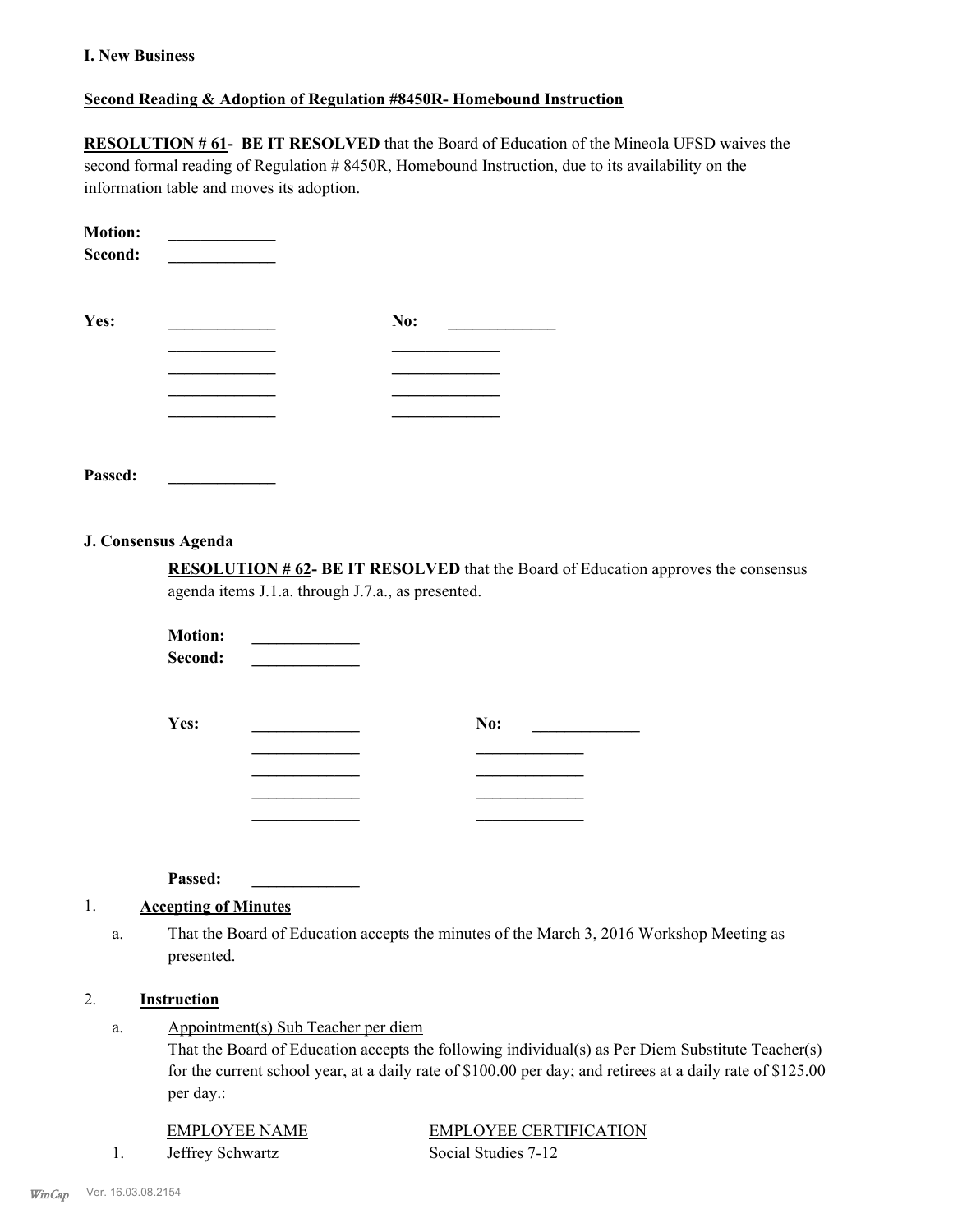#### b. Appointment(S) Perm Sub

That the Board of Education approves the appointment of Jeffrey Schwartz, to the position of Permanent Substitute Teacher, effective March 18, 2016 to May 31, 2016. Salary: Days 1-10 \$100 per day, Days 11-20 \$110 per day, Days 21-30 \$120 per day, Day 31+ \$130 per day. 1.

#### Appointment(s) Coaches c.

That the Board of Education approves the appointment of the following coaches for the current school year:

| POSITION           | EMPLOYEE NAME              | <b>STEP</b> | <b>STIPEND</b> |
|--------------------|----------------------------|-------------|----------------|
| 8th Grade Baseball | Gregory Mayo (replacing    |             | \$4,272.00     |
|                    | Mike Tavernite approved on |             |                |
|                    | 3/3/16                     |             |                |

# 3. **Instruction: Committee on Special Education**

a. That the Board of Education approves the CSE/CPSE/SCSE recommendations for programs and services for students with IEPs for the time period from 1/1/16- 2/29/16. Please be advised that all of the parents have received the student's IEP and a copy of their DUE process rights.

# 4. **Instruction: Contracted**

a. That the Board of Education approves the Special Education Extended School Year Services Contract between the Rockville Centre USFD and the Mineola UFSD for the 2015- 2016 school year.

# 5. **Civil Service**

- a. Appointments
- That the Board of Education approve the appointment of Tina Deignan, to the position of Nurse Sub, effective March 21, 2016. Salary is \$125 per day. 1.
- That the Board of Education approve the appointment of Jennifer Smith, to the position of Clerical Sub, effective March 21, 2016. Salary is \$15.00 per hour. 2.
- b. Leave(s) of Absence
- That the Board of Education approve an extension of her paid Medical Leave of Absence to Sara Bond, full time Teacher Aide at Meadow Drive School, effective March 2, 2016, due to additional surgery. 1.
- c. Resignation(s)
- That the Board of Education accept, with regret, the resignation of Annette Karlewicz, full time Teacher Aide at Meadow Drive School, for the purpose of retirement, effective March 11, 2016. 1.
- That the Board of Education accept, with regret, the resignation of Monica A. Morrone, part time Teacher Aide at Jackson Avenue School, for the purpose of retirement, effective June 24, 2016. 2.
- That the Board of Education accept, with regret, the resignation of Geraldine Aiello, full time Teacher Aide at Jackson Avenue School, for the purpose of retirement, June 30, 2016. 3.
- d. Leave(s) of Absence
- That the Board of Education grant a request to Joan DiFranco, part time Teacher Aide at Hampton Street School, for an Unpaid Medical Leave of Absence, effective March 14, 2016, due to surgery. Joan will use six of her sick days and then take an unpaid leave the remainder of her recovery. 1.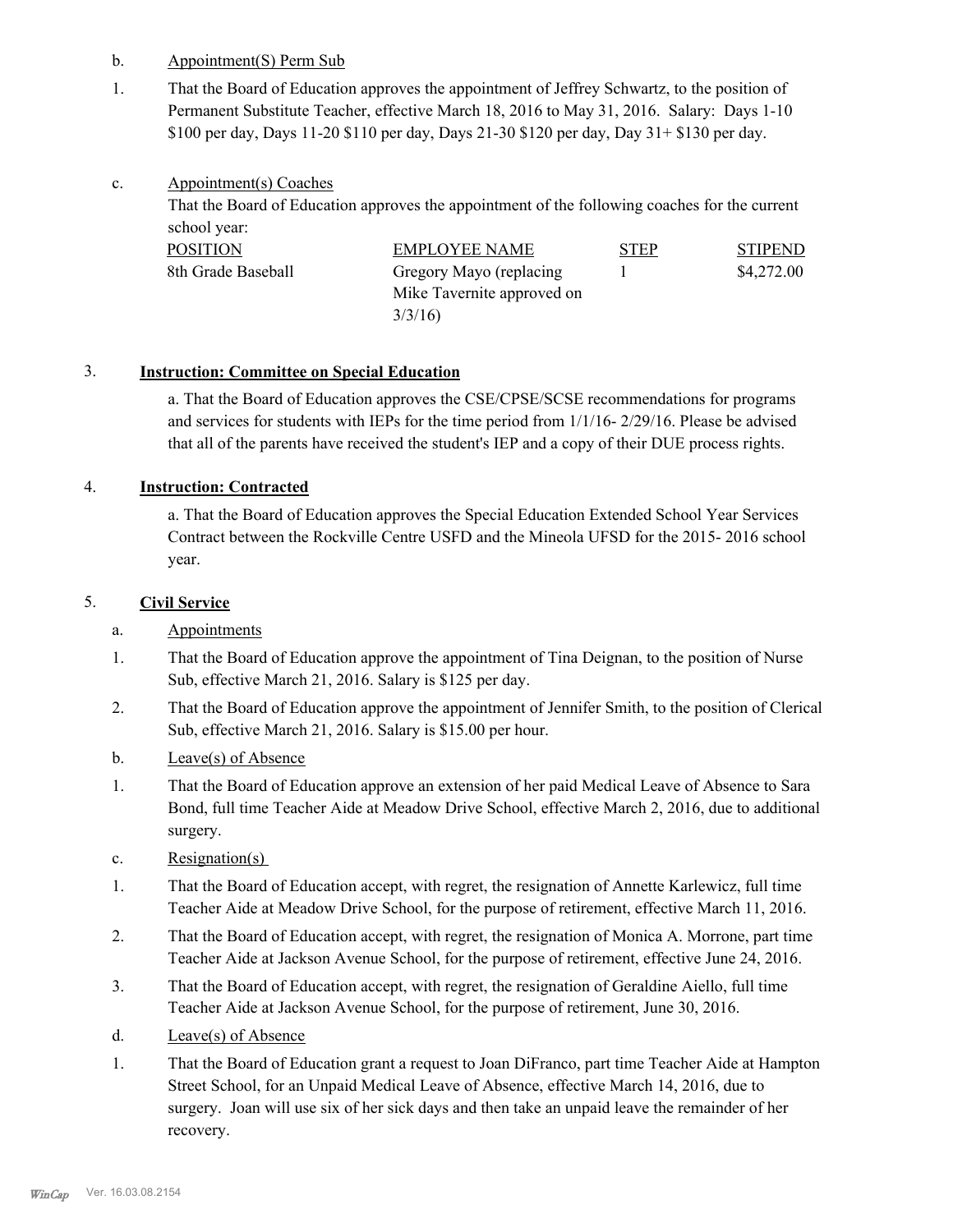#### Appointment(S) Sub Teacher Aide e.

The Board of Education approves the following individual(s) to the position of Teacher Aide Subs, with a salary of \$13.95 per hour, effective March 21, 2016.

#### EMPLOYEE NAME

- 1. Mariela Knight
- 2. Francesca Hughes
- 3. Jennifer Smith
- 4. Jessica R. Spetalas

## 6. **Business /Finance**

## a. **Treasurer's Report**

1. That the Board of Education accepts the Treasurer's report for the period ending January 31, 2016 and directs that it be placed on file.

## b. **Approval of Invoices and Payroll**

That the Board of Education accepts the Invoices and Payroll for the period ending February 29, 2016

| $A/P$ Warrant #15 | February 10, 2016   | \$1,004,825.03 |
|-------------------|---------------------|----------------|
| $A/P$ Warrant #16 | February 24, $2016$ | \$1,159,950.38 |

## **TOTAL EXPENSES \$ 2,164,775.41**

PAYROLL # 15 & # 16

| General | \$4,074,196.07 |  |  |
|---------|----------------|--|--|
| F Fund  | \$53,843.63    |  |  |

# **TOTAL PAYROLL \$4,128,039.70**

#### 7. **Business/Finance: Contract Approvals**

a. That the Board of Education approves the Health Contracts, providing health services for Mineola resident children attending non-public school, between the Mineola UFSD and the following school districts for the 2015- 2016 school year:

Bellmore School District Garden City Union Free Public School Hempstead Public Schools Hicksville Public Schools Jericho Union Free School District Manhassett Union Free School District Port Washington Union Free School District South Huntington Union Free School District Syosset Central School District Uniondale Union Free School District Westbury Union Free School District West Hempstead Union Free School District